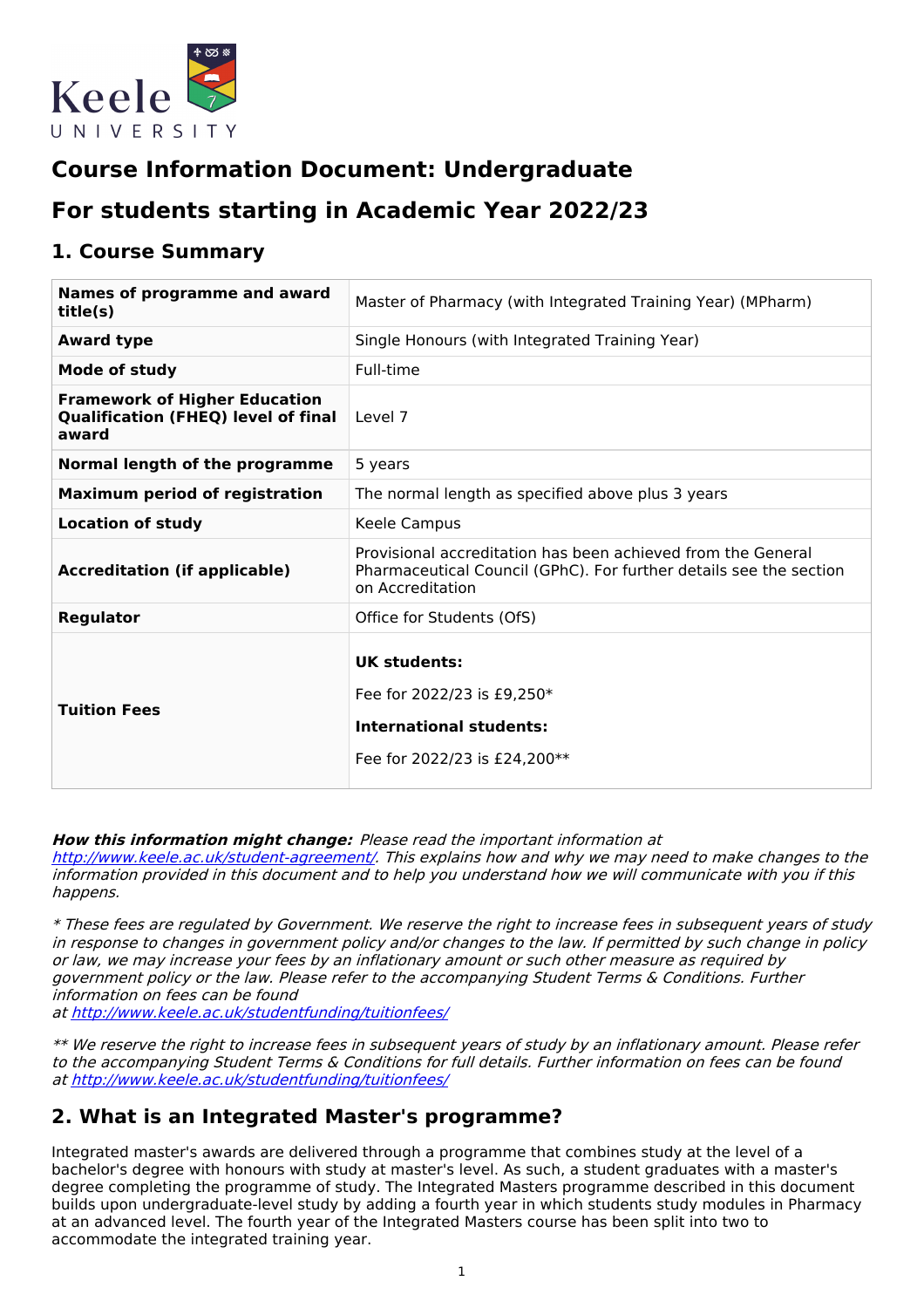## **3. Overview of the Programme**

The aim of the MPharm (with Integrated Training Year) programme is to produce graduates qualified to enter the General Pharmaceutical Council's Register as a pharmacist with the values and attitudes that will enable them to undertake the roles and duties of a pharmacist in a highly professional manner.

## **4. Aims of the programme**

The broad aims of the programme are to:

- enable you to apply an evidence-based and patient-centredapproach to practice;
- provide you with the breadth and depth of appropriate subject knowledge in keeping with an MPharm programme;
- provide high quality teaching in Pharmacy in a dynamic environment that reflectsexternal developments in employers' needs;
- enable you to become a reflective learner, and to encourage and develop self-discipline and enthusiasm for continual professional development that continues throughout your career;
- provide you with the opportunity to gain direct and indirect experience of thework of a pharmacist, enabling an understanding of the profession of Pharmacy as a patient-centred discipline, and the role of the pharmacist in primary and secondary care settings and in the pharmaceutical industry;
- allow you to deepen both your Pharmacy-specific knowledge but also your skills base, by maintaining both a programme of appropriate skills training throughout the course but also by introducing increasing challenges as the programme progresses.

Following the government White Paper, Pharmacy in England: Building on Strengths-Delivering the Future (Department of Health, 2008), and the formation of the General Pharmaceutical Council (GPhC) in 2010, the structure of MPharm programmes nationally is under review. Foremost amongst potential developments is the introduction of greater clinical content and experience into MPharm curricula, and this may encompass the inclusion of the pre-registration year in a five-year integrated programme leading directly to registration.

Anticipating these changes, the Keele MPharm programme has been designed to provide:

- a fully integrated and contextualised course that better prepares students for the future roles of the pharmacist; and
- increased opportunities for students to have contact with patients and to practise their clinical skills.

While designing the course, care has been taken to build in flexibility whatever model of placements is decided upon by the profession.

### **5. What you will learn**

See Section 8 for information about the intended learning outcomes of the programme (what students should know, understand and be able to do at the end of the programme), by level/year. These intended learning outcomes are based on the outcomes in the General Pharmaceutical Council's (GPhC) document 'Future pharmacists: Standards for the initial education and training of pharmacists'.

Link: [https://www.pharmacyregulation.org/sites/default/files/document/gphc\\_future\\_pharmacists\\_may\\_2011.pdf](https://www.pharmacyregulation.org/sites/default/files/document/gphc_future_pharmacists_may_2011.pdf)

### **Keele Graduate attributes**

Engagement with this programme will enable you to develop your intellectual, personal and professional capabilities. At Keele, we call these our ten Graduate Attributes and they include independent thinking, synthesizing information, creative problem solving, communicating clearly, and appreciating the social, environmental and global implications of your studies and activities. Our educational programme and learning environment is designed to help you to become a well-rounded graduate who is capable of making a positive and valued contribution in a complex and rapidly changing world, whichever spheres of life you engage in after your studies are completed.

Further information about the Keele Graduate Attributes can be found here: <http://www.keele.ac.uk/journey/>

### **6. How is the programme taught?**

A wide variety of teaching methods are used within the MPharm programme. These include traditional large group teaching sessions, workshops, seminars and tutorials (both face-to-face and on-line) and a variety of practical classes that support the development of scientific and professional skills. However, a feature of the Keele MPharm programme is the use of innovative teaching methods; these include: computer-generated virtual environments where the student can "float" complex molecules to view receptor sites, and a virtual body which can show anatomy and physiology in detail in three-dimensions.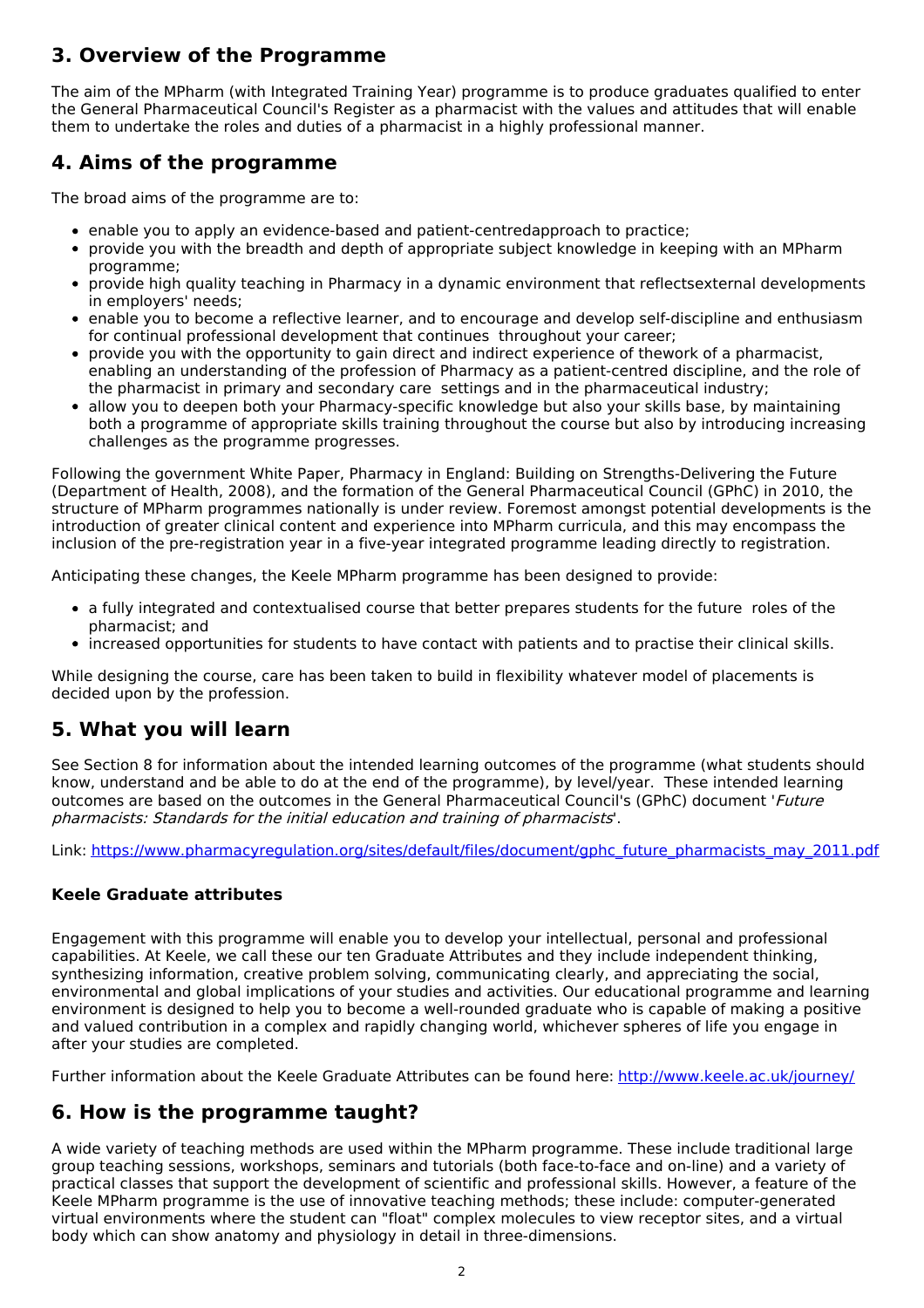The above scheduled teaching sessions are supported by an extensive programme of one-to-one mentoring by healthcare professionals, a series of clinical placements and regular opportunities to interact with both simulated (actor) and real patients.

All of the teaching and learning experiences are structured to achieve two key aims: contextualisation of material and integration of themes. In this way, students are prepared for the range of assessments that are used in the programme.

# **7. Teaching Staff**

The staffing within the School of Pharmacy and Bioengineering includes professors and a complement of readers, senior lecturers, lecturers and academic-related and technical support staff, all of which contribute to a supportive environment for study. A number of staff have dual roles, in that they have contracts with the University but also hold contracts with other relevant stakeholders, including the NHS. Several of the current staff also have extensive experience of working within the pharmaceutical industry and are able to provide context and perspective to all aspects of the programme.

All current permanent academic staff are members of, or are working towards, membership of the Higher Education Academy. All current permanent academic staff hold academic qualifications up to at least Postgraduate diploma level or significant equivalent experience within practice and the majority hold a PhD qualification in a discipline firmly rooted in pharmacy. The staff group has extensive experience of teaching at undergraduate and postgraduate level and includes individuals with expertise in learning and teaching, and research. The work of all research-active staff has been published widely and shared via conference presentations, for example.

The University will attempt to minimise changes to our core teaching teams, however, delivery of the programme depends on having a sufficient number of staff with the relevant expertise to ensure that the programme is taught to the appropriate academic standard.

Staff turnover, for example where key members of staff leave, fall ill or go on research leave, may result in changes to the programme's content. The University will endeavour to ensure that any impact on students is limited if such changes occur.

### **8. What is the structure of the programme?**

The academic year runs from September to June and is divided into two semesters. The number of weeks of teaching will vary from course to course, but you can generally expect to attend scheduled teaching sessions between the end of September and mid-December, and from mid-January to the end of April. The fourth and fifth years of the course will involve scheduled teaching and training from September to August, with provision for annual leave to be taken.

Our degree courses are organised into modules. Each module is usually a self-contained unit of study and each is usually assessed separately with the award of credits on the basis of 1 credit  $= 10$  hours of student effort. An outline of the structure of the programme is provided in the tables below.

The programme is planned as five 120-credit modules - one for each year of study. During each year teaching material is delivered within themes that are designed to integrate the physical and social sciences within the context of patient care and public health.

During Level 7 students have the opportunity to choose topics to study within an electives strand that is designed to complement their chosen career path within Pharmacy. Students will choose from a range of specialist topics taught in small seminar groups and an extended project. The number of specialist options chosen and the length / nature of the project may be varied to suit each student's interests and aspirations.

Shown on the following pages are the learning outcomes for each level of study. Further details of the mapping of learning outcomes to themes are provided in the module guides for each level of study.

For further information on the content of modules currently offered please visit: [https://www.keele.ac.uk/recordsandexams/modulecatalogue/](http://https//www.keele.ac.uk/recordsandexams/modulecatalogue/)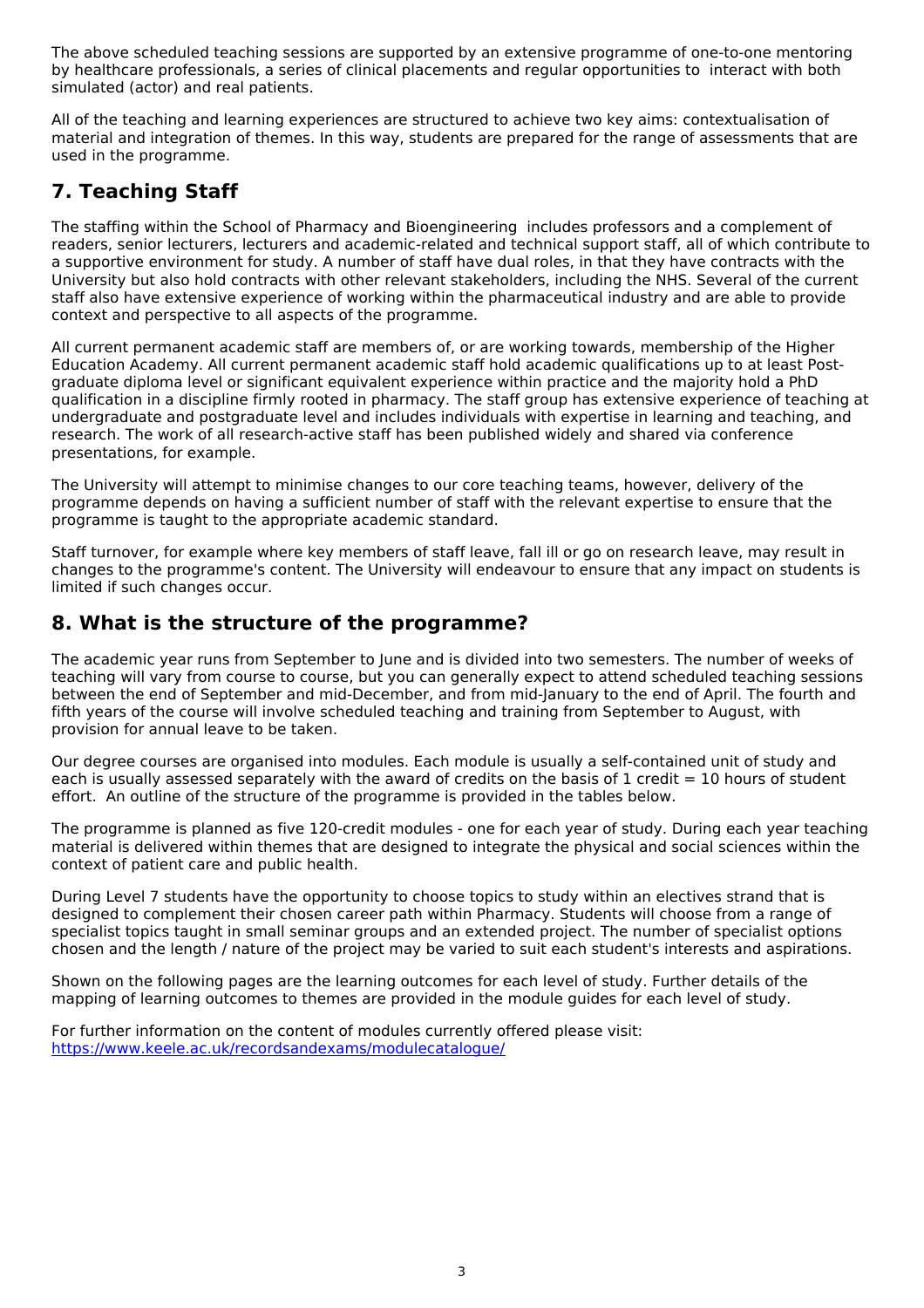| Year    | <b>Compulsory</b> | <b>Optional</b> |     | <b>Electives</b> |     |
|---------|-------------------|-----------------|-----|------------------|-----|
|         |                   | Min             | Max | Min              | Max |
| Level 4 | 120               | 0               | 0   | 0                | 0   |
| Level 5 | 120               | 0               | 0   | 0                | 0   |
| Level 6 | 120               | 0               | 0   | 0                | 0   |
| Level 7 | 240               | 0               | 0   | 0                | 0   |

### **Module Lists**

### **Level 4**

| <b>Compulsory modules</b> | <b>Module Code</b> | <b>Credits</b> | <b>Period</b> |
|---------------------------|--------------------|----------------|---------------|
| MPharm Programme Year 1   | PHA-10034          | 120            | Semester 1-2  |

### **Level 5**

| Compulsory modules       | <b>Module Code</b> | <b>Credits</b> | <b>Period</b> |
|--------------------------|--------------------|----------------|---------------|
| MPharm Programme Stage 2 | PHA-20009          | 120            | Semester 1-2  |

## **Level 6**

| <b>Compulsory modules</b> | <b>Module Code</b> | <b>Credits</b> | <b>Period</b> |
|---------------------------|--------------------|----------------|---------------|
| MPharm Programme Stage 3  | PHA-30010          | 120            | Semester 1-2  |

### **Level 7**

| <b>Compulsory modules</b>          | <b>Module Code</b> | <b>Credits</b> | <b>Period</b> |
|------------------------------------|--------------------|----------------|---------------|
| MPharm (5-year Integrated) Stage 4 | PHA-40138          | 120            | Semester 1-2  |
| MPharm (5-year Integrated) Stage 5 | PHA-40139          | 120            | Semester 1-2  |

# **9. Final and intermediate awards**

Credits required for each level of academic award are as follows: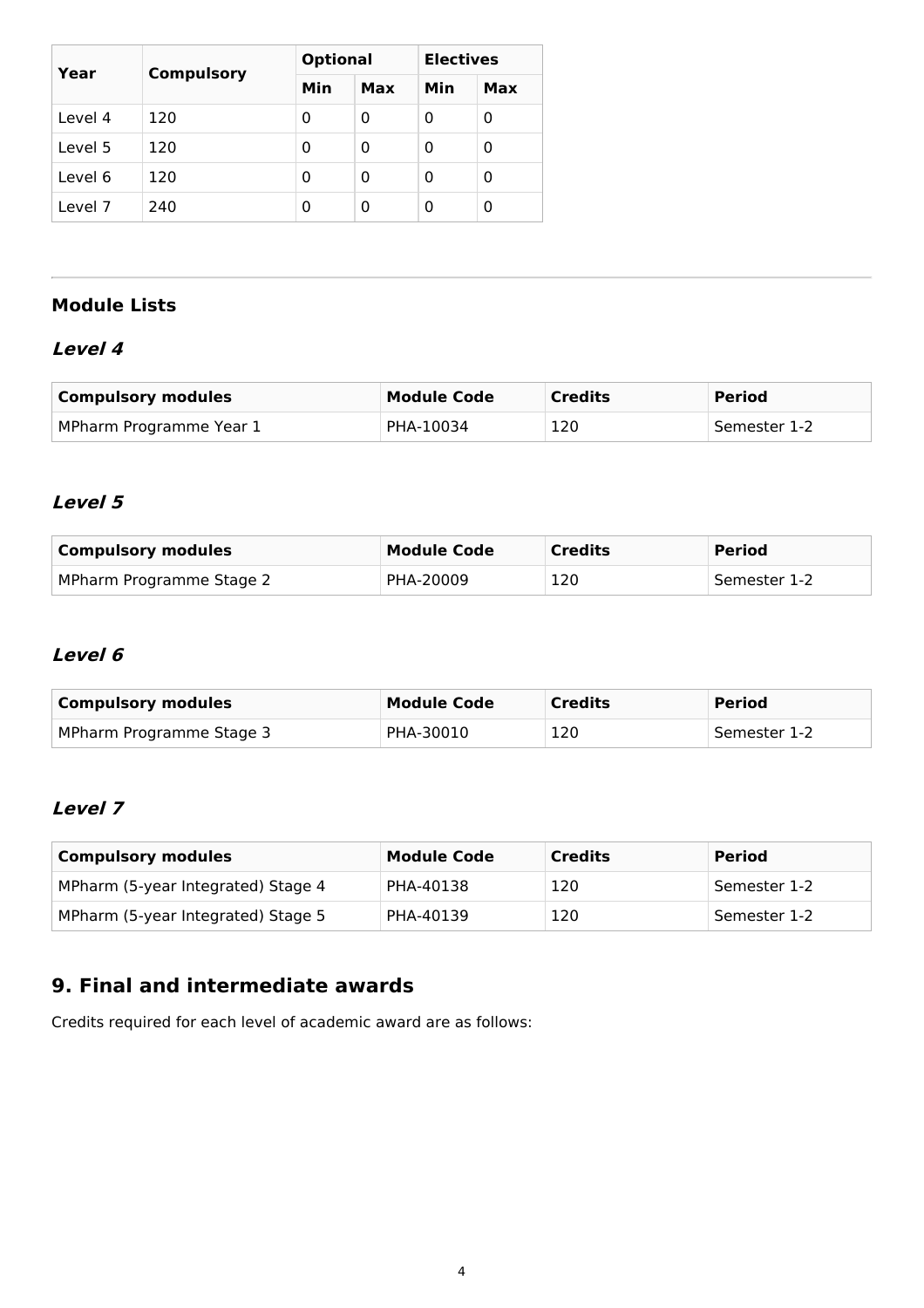| <b>MPharm (with</b><br><b>Integrated</b><br><b>Training Year)</b><br><b>Pharmacy</b> | 600<br>credits | You will require at least 120 credits at levels 4, 5 and 6 and 240 credits at level 7<br>For the purpose of the Integrated Master's degree with honours classification<br>modules shall contribute to the mean average calculation as follows:<br>• Level 5 module:<br>20%<br>• Level 6 module:<br>30%<br>• Level 7 module:<br>50%                   |  |  |
|--------------------------------------------------------------------------------------|----------------|------------------------------------------------------------------------------------------------------------------------------------------------------------------------------------------------------------------------------------------------------------------------------------------------------------------------------------------------------|--|--|
| MSc in<br><b>Pharmaceutical</b><br><b>Studies</b>                                    | 480<br>credits | You will require at least 120 credits at levels 4, 5, 6 and 7<br>Students who successfully complete the theoretical components of Stage 5 but<br>are not successful in the Professional Placement elements may be awarded an<br>MSc in Pharmaceutical Studies.                                                                                       |  |  |
| <b>BSc Honours</b><br>Degree in<br><b>Pharmaceutical</b><br><b>Studies</b>           | 360<br>credits | You will require at least 120 credits at levels 4, 5 and 6<br>Students who successfully complete the theoretical components of Stage 4 but<br>are not successful in the Professional Placement elements may be awarded a BSc<br>honours degree in Pharmaceutical Studies and will not be permitted to restart<br>stage 4 of the 4-year MPharm degree |  |  |
| Diploma in<br><b>Higher</b><br><b>Education</b>                                      | 240<br>credits | You will require at least 120 credits at level 4 or higher and at least 120 credits<br>at level 5 or higher                                                                                                                                                                                                                                          |  |  |
| Certificate in<br><b>Higher</b><br><b>Education</b>                                  | 120<br>credits | You will require at least 120 credits at level 4 or higher                                                                                                                                                                                                                                                                                           |  |  |

NB: Students are only eligible for entry to the pre-registration training year (and hence to the Register of Pharmacists) when they graduate with the full MPharm degree.

### **10. How is the Programme Assessed?**

The wide variety of assessment methods used on this programme at Keele reflects the broad range of knowledge and skills that are developed as you progress through the degree programme. Teaching staff pay particular attention to specifying clear assessment criteria and providing timely, regular and constructive feedback that helps to clarify things you did not understand and helps you to improve your performance.

In each Level of the programme a combination of examination (in various formats) and coursework is employed. An outline of the assessment types is provided below.

At all levels, reassessment opportunities for individual components of coursework will be provided during the academic year. Students who have failed to complete any of the assessments above will be given the opportunity to redeem the failure during the August reassessment period, where possible.

#### **Level 4 (Stage 1)**

Each eight-week cycle of learning is assessed using a balanced mix of unseen multiple-choice examinations and laboratory, coursework and skills-based assignments. Students also complete a professional development portfolio, given the title of Professional Skills Element, throughout the year.

After completing the three cycles of learning and assessment students undertake a problem-based learning strand culminating in a group-based competency assessment. The aim of this synoptic assessment is to ensure that students demonstrate understanding of the links and interdependencies between the topics that they have covered during the year.

In order to be awarded credits at Level 4, students are required to pass:

- the end-of-cycle examinations;
- the laboratory skills component;
- the practical skills component

Students must also achieve a satisfactory standard in the Professional Skills Element (which includes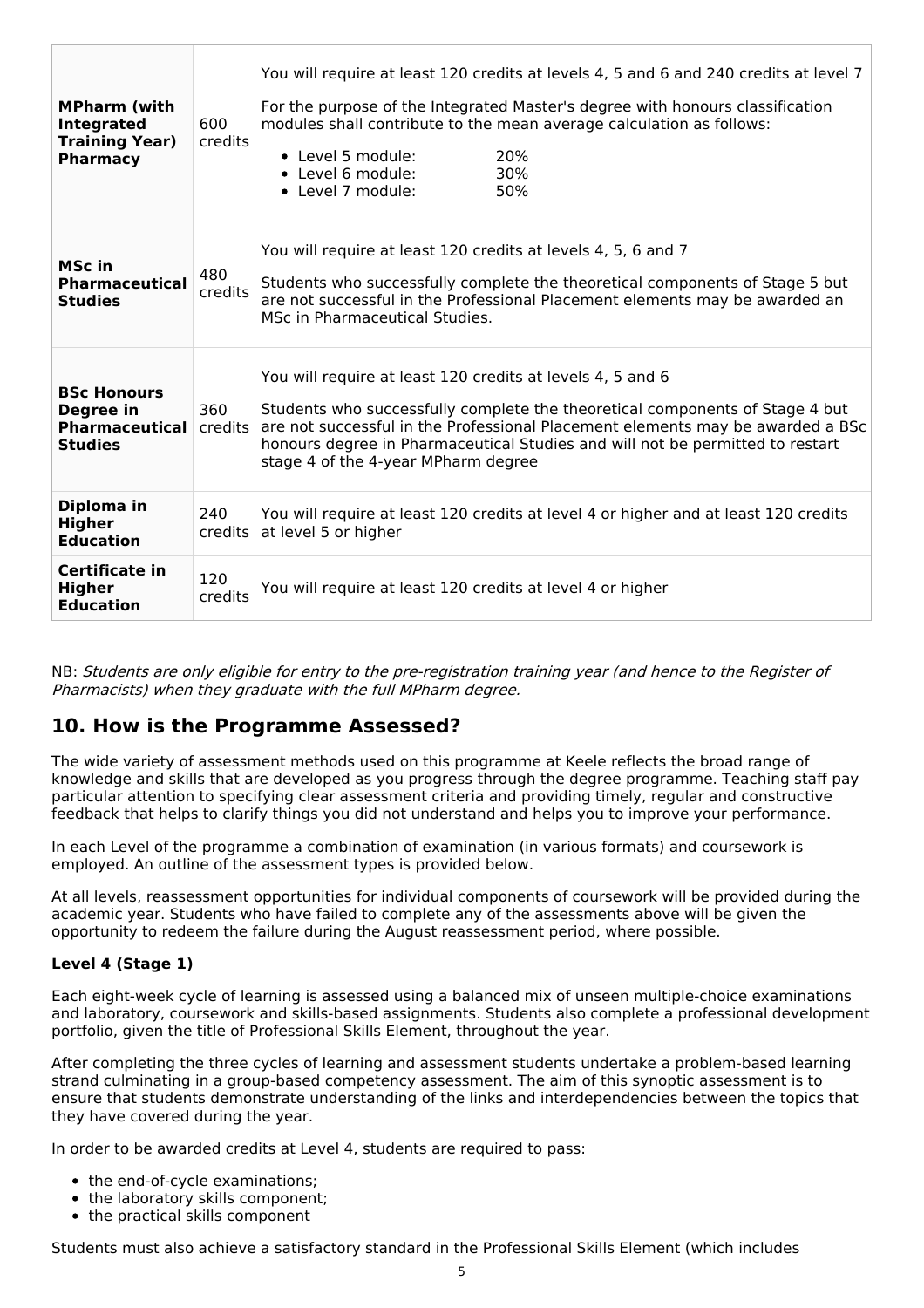competency based assessments) and the final synoptic assessment.

Progression to Level 5 is not permitted until all units of assessment are completed satisfactorily.

#### **Level 5 (Stage 2)**

There are two cycles of learning and assessment in Level 5. Each cycle is assessed using a balanced mix of unseen examinations, and laboratory, coursework and skills-based assignments, alongside the Professional Skills Element that runs throughout the year. As in Level 4, a synoptic assessment allows students to demonstrate understanding of the links and interdependencies between the topics that they have covered; this assessment takes the form of a group-based assignment as at Level 4.

In order to be awarded credits at Level 5, students are required to pass:

- the end-of-cycle examinations;
- the laboratory skills assessments;
- the practical skills assessments

Students must also achieve a satisfactory standard in the Professional Skills Element (which includes competency based assessments such as that for dispensing practice) and the final synoptic assessment.

Progression to Level 6 is not permitted until all units of assessment are completed satisfactorily.

#### **Level 6 (Stage 3)**

Level 6 is assessed by a balanced mix of seen and unseen examinations, coursework and skills-based assignments alongside the Professional Skills Element and synoptic assessment throughout the year.

In addition, at Level 6, TRIPSE assessments are introduced. TRIPSEs are designed to mirror closely the clinical challenges that pharmacists face in day-to-day practice. Peer and self-assessment are also introduced at this level.

Progression to Level 7 is not permitted until all units of assessment are completed satisfactorily; it should be noted that students must achieve a threshold mark of 50% averaged across all Level 6 assessments in order to progress.

#### **Level 7 (Stages 4 and 5)**

New coursework assessments introduced at Level 7 include the project report and presentation, and a public health campaign along with a variety of assessments associated with the option topics.

As in previous years, students must also achieve a satisfactory standard in the Professional Skills Element (including competency based assessments) and the final synoptic assessment.

\*\*At all levels (4-7), Low Stakes Assessments (LSAs) have been introduced to aid student engagement on the course. These contribute to assessments at levels 4 and 5, and coursework elements at levels 6 and 7.

#### Formative assessments and feedback

Marks are awarded for summative assessments designed to assess your achievement of learning outcomes. You will also be assessed formatively to enable you to monitor your own progress and to assist staff in identifying and addressing any specific learning needs. Feedback, including guidance on how you can improve the quality of your work, is also provided on all summative assessments within three working weeks of submission, unless there are compelling circumstances that make this impossible, and more informally in the course of tutorial and seminar discussions.

#### Interprofessional Education (IPE)

At all levels of the programme there will be opportunities to participate in IPE sessions within the Faculty of Medicine and Health Sciences.

### **11. Contact Time and Expected Workload**

This contact time measure is intended to provide you with an indication of the type of activity you are likely to undertake during this programme. The data is compiled based on module choices and learning patterns of students on similar programmes in previous years. Every effort is made to ensure this data is a realistic representation of what you are likely to experience, but changes to programmes, teaching methods and assessment methods mean this data is representative and not specific.

Undergraduate courses at Keele contain an element of module choice; therefore, individual students will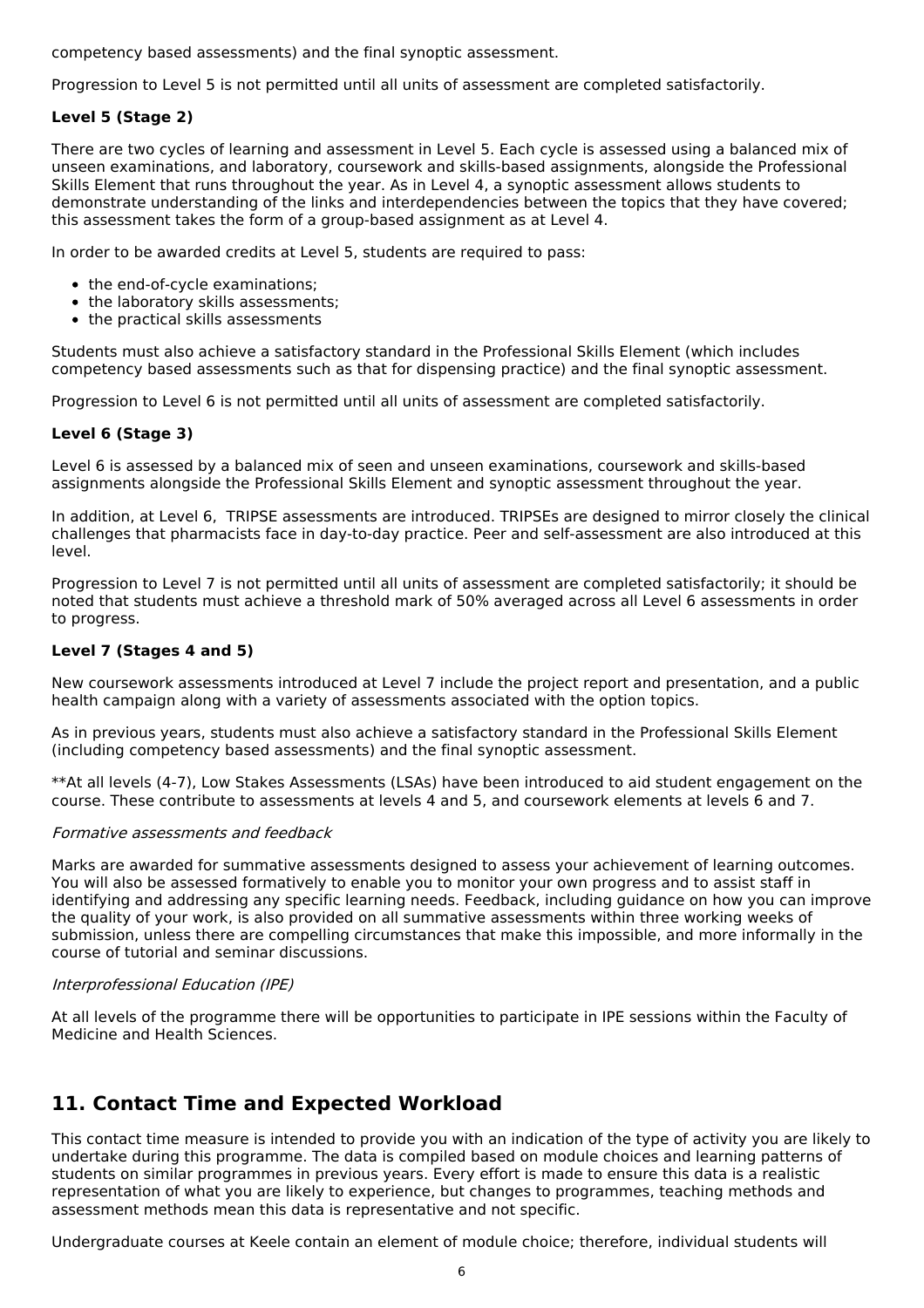experience a different mix of contact time and assessment types dependent upon their own individual choice of modules. The figures below are an example of activities that a student may expect on your chosen course by year stage of study. Contact time includes scheduled activities such as: lecture, seminar, tutorial, project supervision, demonstration, practical classes and labs, supervised time in labs/workshop, fieldwork and external visits. The figures are based on 1,200 hours of student effort each year for full-time students.

### **Activity**

|                     | <b>Scheduled learning and teaching</b><br>activities | <b>Guided independent</b><br><b>Study</b> | <b>Placements</b> |
|---------------------|------------------------------------------------------|-------------------------------------------|-------------------|
| Year 1 (Level<br>4) | 37%                                                  | 62%                                       | $1\%$             |
| Year 2 (Level<br>5) | 32%                                                  | 67%                                       | $1\%$             |
| Year 3 (Level<br>6) | 27%                                                  | 71%                                       | 2%                |
| Year 4 (Level<br>7) | 22%                                                  | 22%                                       | 56%               |
| Year 5 (Level<br>7) | 22%                                                  | 22%                                       | 56%               |

# **12. Accreditation**

The MPharm course is subject to accreditation by the GPhC. This is a step-wise process and the first Step took place in June 2017 and second Step in April 2019. The School was successful at Steps 1 and 2 meaning that we have provisional accreditation and can allow students to enter the course. Following this, there will be at least three further Step visits by the GPhC before the final visit at the end of the first iteration of the fifth year of the course (full accreditation).

# **13. University Regulations**

The University Regulations form the framework for learning, teaching and assessment and other aspects of the student experience. Further information about the University Regulations can be found at: <http://www.keele.ac.uk/student-agreement/>

If this programme has any exemptions, variations or additions to the University Regulations these will be detailed in an Annex at the end of this document titled 'Programme-specific regulations'.

### **14. Other Learning Opportunities**

External learning opportunities on the Keele MPharm take two forms: observational visits and participatory placements.

In the first year of the course, students are given the opportunity to observe practice in primary care (community pharmacy) and secondary care (hospital pharmacy) environments. Students have 12 hours placement in community pharmacy (undertaken as 4 x 3 hour visits) with the opportunity to undertake a three hour placement in hospital pharmacy. These visits are designed to allow the student to contextualise the theoretical learning they have undertaken within the University. In the second year students are provided with support and information to organise 18 hours of placement activity within community pharmacy and are actively encouraged to seek further, voluntary, work experience. All MPharm students are indemnified by the university to undertake activities within pharmacy working environments meaning that these placements are participatory rather than observational. Also included in the Level 5 programme is a visit to a pharmaceutical company that specialises in the manufacture of liquid formulations so students will be able to experience the manufacture of pharmaceuticals on an industrial scale. These visits allow the students to further build upon and contextualise the material taught within the second year of the MPharm course, including that in pharmaceutics and relating to pharmaceutical manufacturing.

In Stages 3, 4 and 5 of the MPharm course the emphasis of the placement activity is very much of participation. Placements within the secondary care setting start in the first semester of the third year as tutor-led teaching visits. By the end of the final year students are taken to a ward and encouraged, under supervision, to perform the functions of a hospital pharmacist by exploring and verifying the drug history of a small number of patients. Students are also encouraged, where it is possible, to talk to and ask questions of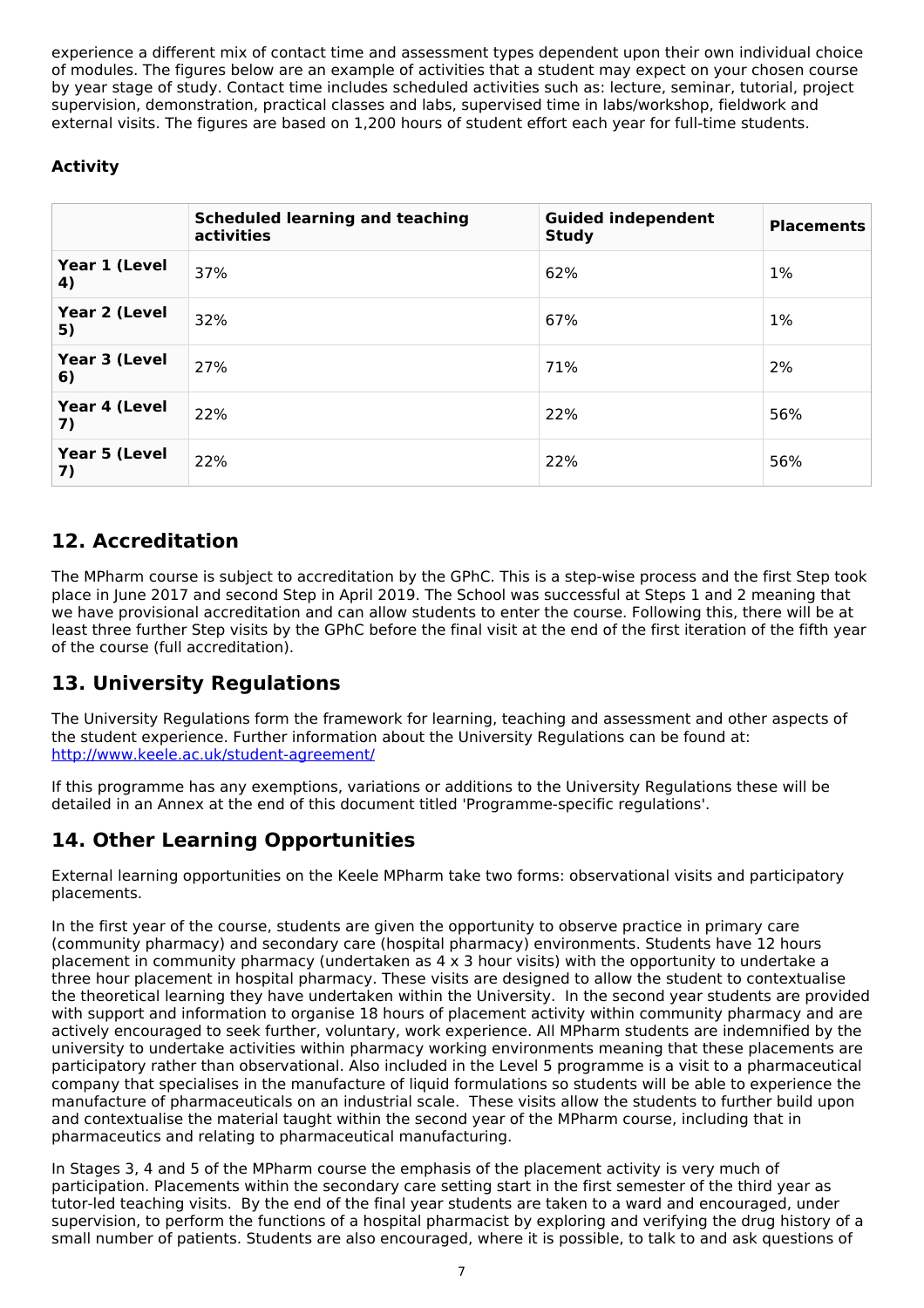patients they encounter.

During the third year, secondary care placements are designed to reinforce the therapeutic areas being taught within the MPharm course. During the final year such specialisation is not deemed necessary as co morbidities are being addressed within the therapeutic teaching sessions and so the students experience the variety and unpredictability of the real clinical environment.

Level 6 placements in community practice are organised in the same fashion as in Level 5 and the students are encouraged to explore non-prescription medicine supply. Within the first semester of Level 6, the students are responsible for the production of their own set of non-prescription medicine and advice guidelines. The community placements are expected to reinforce this material.

Students are responsible for reasonable costs incurred in travelling to local placements and making travel arrangements - in the same way as for travel to and from the University generally. As with all healthcare programmes, there are requirements for occupational health and fitness to practise checks that apply before students can undertake placements in healthcare settings.

In Level 7 (Stages 4 and 5) students will undertake three Professional Placements. Placements 1 and 2 will each be of three months' duration and will take place in Stage 4. Placement 3 will be of six months' duration and will take place in Stage 5. Students will be allocated to placements following a selection process in Stage 3. This selection process will involve both the School of Pharmacy and Bioengineering and placement providers. **The School of Pharmacy and Bioengineering does not guarantee that a student who begins their studies on the 5-year MPharm (with Integrated Training Year) will be selected for the Professional Placements, however there is an expectation that students who are at the required academic standing and meet the appropriate profile will go on to the placement.**

**Any student who fails this selection process will automatically enter the 4-year MPharm** programme to complete their studies. Students on a Visa to study in the UK will need to apply for **a new Visa from outside of the UK if they change from the 5-year MPharm (with Integrated Training Year) to the 4-year MPharm at their own cost.**

Study abroad is not currently permitted on the MPharm programme.

# **15. Additional Costs**

#### **Occupational Health and Vaccinations**

All students registering on the MPharm programme will need to have a health fitness report prepared by the University's Occupational Health Service (OHS). As part of this report your GP will need to complete the appropriate section of the questionnaire and provide a vaccination record that has your name, d.o.b. and a practice stamp on it. It is likely that your GP will make a charge for this service which could be in the region of £25 - but this charge can vary. You will receive all of the required information about this process in your offer letter from the University.

You will be required to have the following immunisations/immunity checks if you have not already had them.

- A course of hepatitis B plus a blood test to confirm immunity (a course is 3 or 4 vaccinations)
- MMR Vaccinations -proof of 2 vaccines or blood test confirming immunity (Your GP should be able to offer MMR vaccination free of charge if you have not previously had them)
- BCG proof of vaccination or BCG Scar
- Additional TB screening if you were born or lived in a TB endemic country for 3 months or more you will require a Quantum Interferon test for TB (IGRA)
- Chicken pox / varicella you must have a definite history of illness or blood test to confirm immunity, if you are non-immune on blood testing you will require evidence of receiving two varicella vaccinations. Your vaccination requirements should be discussed with your GP; you are likely to incur a charge for these.

Appointments can be arranged for you once you have commenced your course however there will be a charge for these, currently between £40 - £80 per blood test.

Cost for vaccines - current costs vary between £45 and £90 per vaccine and up to £180 for a Hepatitis B vaccination course.

#### **Please note the above costs are indicative and you would need to contact your GP or Keele's Occupational Health team for the latest charges.**

You will be unable to attend experiential learning visits without a completed University Occupational Health Service health fitness report.

#### **Disclosure and Barring Service (DBS) Check**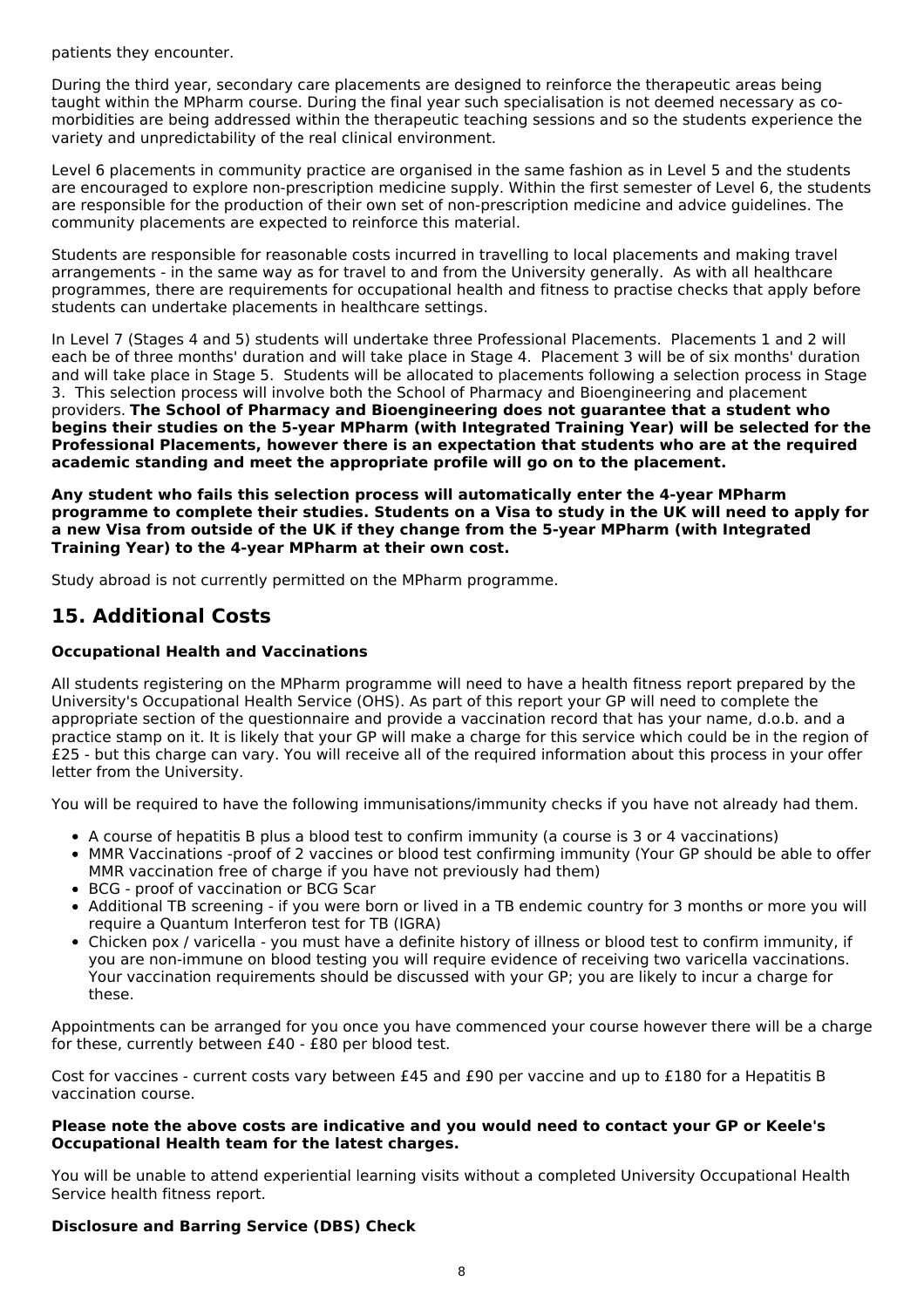As parts of your course will involve contact with patients who may be children or vulnerable adults, you are required to undergo an appropriate Disclosure and Barring Service check when you enrol on the MPharm course. The cost for the online check is currently £55.89.

#### **Travel for placements**

You will be required to attend local hospitals and community pharmacies for half-day teaching / training sessions. Travel costs to attend your placement can cost up to a maximum of £280 per year, but the proximity of your own accommodation to your placement location and any personal travel arrangements you may wish to organise (e.g. a student bus pass) may reduce this cost significantly.

All placements are allocated at random. Where possible, the School will be mindful of previous allocations re: distance.

#### **Protective clothing**

Protective clothing such as laboratory coats and safety goggles will be provided to you by the School of Pharmacy and Bioengineering free of charge in the first instance.

| <b>Activity</b>                                                          | <b>Estimated Cost</b> |
|--------------------------------------------------------------------------|-----------------------|
| Travel (as above)                                                        | £280                  |
| Other additional costs - Occupational health clearance (first year only) | Up to £300            |
| Other additional costs - DBS check (first year only)                     | £55.89                |
| Total estimated additional costs                                         | £635.89               |

These costs have been forecast by the University as accurately as possible but may be subject to change as a result of factors outside of our control (for example, increase in costs for external services). Forecast costs are reviewed on an annual basis to ensure they remain representative. Where additional costs are in direct control of the University we will ensure increases do not exceed 5%.

As to be expected there will be additional costs for inter-library loans and potential overdue library fines, print and graduation. We do not anticipate any further costs for this programme.

### **16. Annex - Programme-specific regulations**

#### **Programme Regulations: MPharm**

| <b>Final Award and Award Titles</b> | Master of Pharmacy (with Integrated Training Year) (MPharm)                                                                                     |
|-------------------------------------|-------------------------------------------------------------------------------------------------------------------------------------------------|
| Intermediate Award(s)               | MSc in Pharmaceutical Studies<br>BSc Honours Degree in Pharmaceutical Studies<br>Diploma in Higher Education<br>Certificate in Higher Education |
| <b>Last modified</b>                | June 2019                                                                                                                                       |
| <b>Programme Specification</b>      | https://www.keele.ac.uk/ga/programmespecifications                                                                                              |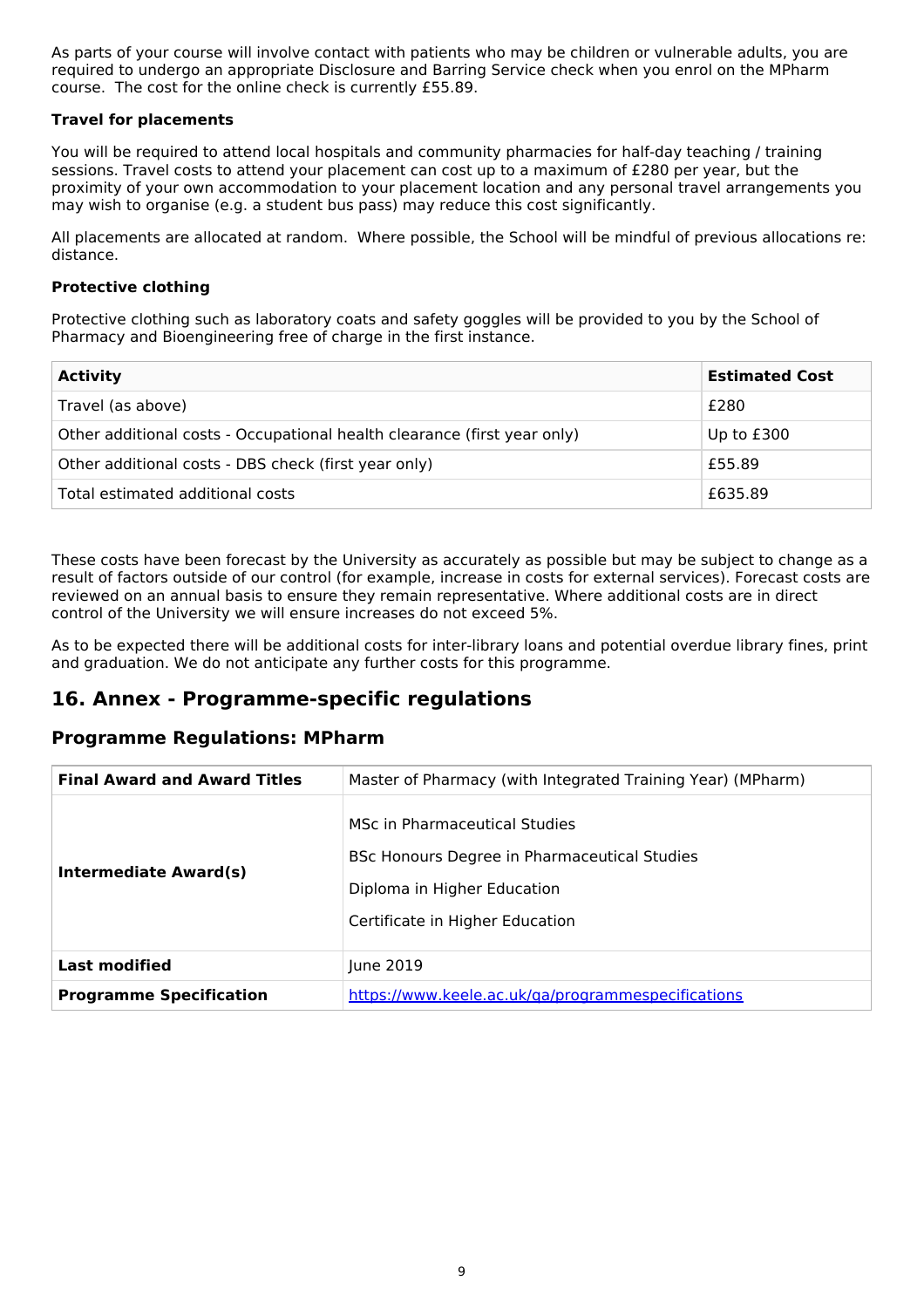The University's Academic Regulations which can be found on the Keele University website [\(https://www.keele.ac.uk/regulations/](https://www.keele.ac.uk/regulations/)[\)\[1\]](https://scims-api.keele.ac.uk/#_ftn1) apply to and regulate the programme, other than in instances where the specific programme regulations listed below over-ride them. These programme regulations list:

- **Exemptions which are characterised by the omission of the relevant regulation.**
- Variations which are characterised by the replacement of part of the regulation with alternative wording.
- Additional Requirements which set out what additional rules that apply to students in relation to this programme.

The following **exemptions, variations** and **additional requirements** to the University regulations have been checked by Academic Services and have been approved by the Faculty Education Committee.

Your programme has professional accreditation and there are specific regulations, which you have to agree to abide by, as follows:

#### **A) EXEMPTIONS**

The clause(s) listed below describe where an exemption from the University's Academic Regulations exists:

For the whole duration of their studies, students on this Programme are exempt from the following regulations:

- Regulation C6 2.2: the MPharm programme does not allow Recognition of Prior Learning (RPL).
- University Regulation C6 (7.3) will not apply.
- University Regulation C6 (11.3) will not apply.
- For students entering or repeating Stage 1 (FHEQ Level 4) from September 2013 onwards the following provision applies. A student who has not satisfactorily completed all required components of assessment to accrue the 120 credits necessary for progression to the next level of study on two occasions shall be required to withdraw from the University. Normally the two assessment attempts should be completed within the same academic year.

#### **B) VARIATIONS**

The clause(s) listed below describe where a variation from the University's Academic Regulations exists:

- All five 120-credit modules in the Keele MPharm (with Integrated Training Year) programme are core and each 120-credit module must be accrued in order to progress and to graduate. For this reason, aegrotat MPharm degrees will not be awarded.
- The award of MPharm (with Integrated Training Year) will require the successful completion of 120 credits at Stage 5. However, a student who fails to satisfy the requirements for the award of MPharm shall revert either to BSc Honours Degree or MSc candidature and be considered for awards under University Regulation C3 and C6. The title of such awards will be Pharmaceutical Studies.
- Study abroad is not currently permitted on the MPharm programme. Only placements in the UK will be permitted.

#### **C) ADDITIONAL REQUIREMENTS**

The programme requirements listed below are in addition to the University's Academic Regulations:

- Students who are not successful at the first attempt in the theoretical components or Professional Placement element of Stage 5 of the MPharm (with Integrated Training Year) will not be entered for the June sitting of the General Pharmaceutical Council's Registration assessment.
- Further details concerning progression through the various Stages of the programme and the degree classification scheme can be found in the MPharm Student Handbook and Study Guide.
- Students will not be permitted to transfer to the 4-year MPharm degree programme following academic failure once they have entered the first professional pre-registration placement block.
- There are requirements for occupational health and fitness to practise checks that apply before students can undertake placements in healthcare settings.